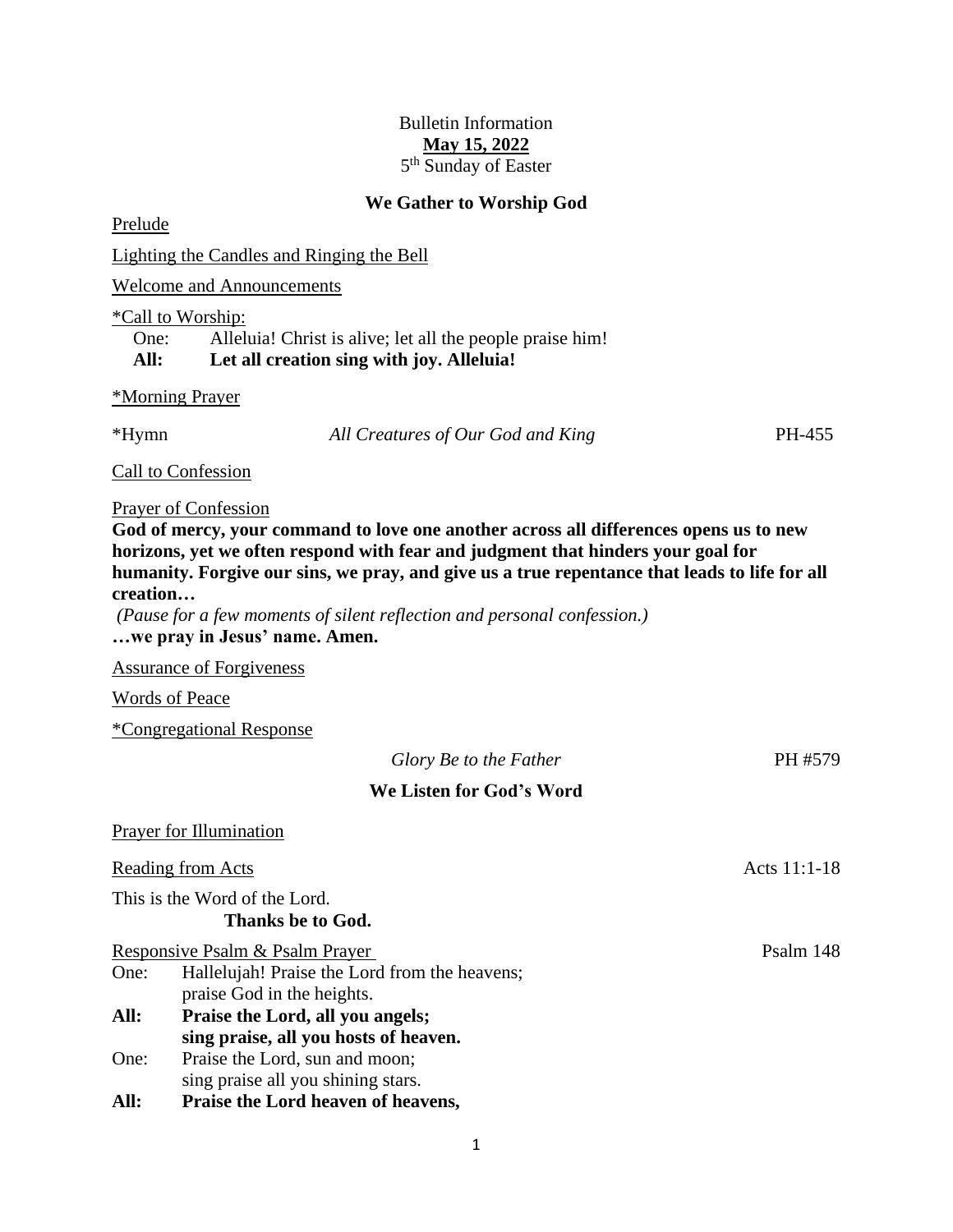|                                                                     | and you waters above the heavens.                                                                                                                                                                                                                                                                                                                                             |          |  |  |
|---------------------------------------------------------------------|-------------------------------------------------------------------------------------------------------------------------------------------------------------------------------------------------------------------------------------------------------------------------------------------------------------------------------------------------------------------------------|----------|--|--|
| One:                                                                | Let them praise the name of the Lord,                                                                                                                                                                                                                                                                                                                                         |          |  |  |
|                                                                     | Who commanded, and they were created.                                                                                                                                                                                                                                                                                                                                         |          |  |  |
| All:                                                                | who made them stand fast forever and ever,<br>giving them a law which shall not pass away.                                                                                                                                                                                                                                                                                    |          |  |  |
| One:                                                                | Praise the Lord from the earth,                                                                                                                                                                                                                                                                                                                                               |          |  |  |
|                                                                     | you sea monsters and all deeps;                                                                                                                                                                                                                                                                                                                                               |          |  |  |
| All:                                                                | fire and hail, snow and fog,                                                                                                                                                                                                                                                                                                                                                  |          |  |  |
|                                                                     | tempestuous wind, doing God's will;                                                                                                                                                                                                                                                                                                                                           |          |  |  |
| One:                                                                | mountains and all hills,                                                                                                                                                                                                                                                                                                                                                      |          |  |  |
| All:                                                                | fruit trees and all cedars;<br>wild beasts and all cattle,                                                                                                                                                                                                                                                                                                                    |          |  |  |
|                                                                     | creeping things and flying birds;                                                                                                                                                                                                                                                                                                                                             |          |  |  |
| One:                                                                | sovereigns of the earth and all peoples,                                                                                                                                                                                                                                                                                                                                      |          |  |  |
|                                                                     | princes and all rulers of the world;                                                                                                                                                                                                                                                                                                                                          |          |  |  |
| All:                                                                | young men and maidens,                                                                                                                                                                                                                                                                                                                                                        |          |  |  |
| One:                                                                | old and young together.<br>Let them praise the name of the Lord,                                                                                                                                                                                                                                                                                                              |          |  |  |
|                                                                     | whose name only is exalted,                                                                                                                                                                                                                                                                                                                                                   |          |  |  |
|                                                                     | whose splendor is over earth and heaven.                                                                                                                                                                                                                                                                                                                                      |          |  |  |
| All:                                                                | The Lord has raised up strength for the people                                                                                                                                                                                                                                                                                                                                |          |  |  |
|                                                                     | and praise for all faithful servants,                                                                                                                                                                                                                                                                                                                                         |          |  |  |
| the children of Israel, a people who are near the Lord. Hallelujah! |                                                                                                                                                                                                                                                                                                                                                                               |          |  |  |
| One:                                                                | God Most High, by your Word you created a wondrous universe, and through your<br>Spirit you breathed into it the breath of life. Accept creation's hymn of praise from our<br>lips, and let the praise that is sung in heaven resound in the heart of every creature on<br>earth, to the glory of the Father, and the Son, and the Holy Spirit, now and forevermore.<br>Amen. |          |  |  |
| Revelation 21:1-6<br><b>New Testament Lesson</b>                    |                                                                                                                                                                                                                                                                                                                                                                               |          |  |  |
| This is the Word of the Lord.                                       |                                                                                                                                                                                                                                                                                                                                                                               |          |  |  |
| Thanks be to God.                                                   |                                                                                                                                                                                                                                                                                                                                                                               |          |  |  |
| John 13:31-35<br><b>Gospel Lesson</b>                               |                                                                                                                                                                                                                                                                                                                                                                               |          |  |  |
| This is the Word of the Lord.<br><b>Thanks be to God.</b>           |                                                                                                                                                                                                                                                                                                                                                                               |          |  |  |
| Grace and Love<br><u>Sermon</u>                                     |                                                                                                                                                                                                                                                                                                                                                                               |          |  |  |
| We Respond to God's Word                                            |                                                                                                                                                                                                                                                                                                                                                                               |          |  |  |
| <b>The Sacrament of Baptism</b><br>See Insert                       |                                                                                                                                                                                                                                                                                                                                                                               |          |  |  |
|                                                                     |                                                                                                                                                                                                                                                                                                                                                                               |          |  |  |
| Hymn                                                                | God Claims You                                                                                                                                                                                                                                                                                                                                                                | STF-2249 |  |  |
|                                                                     |                                                                                                                                                                                                                                                                                                                                                                               |          |  |  |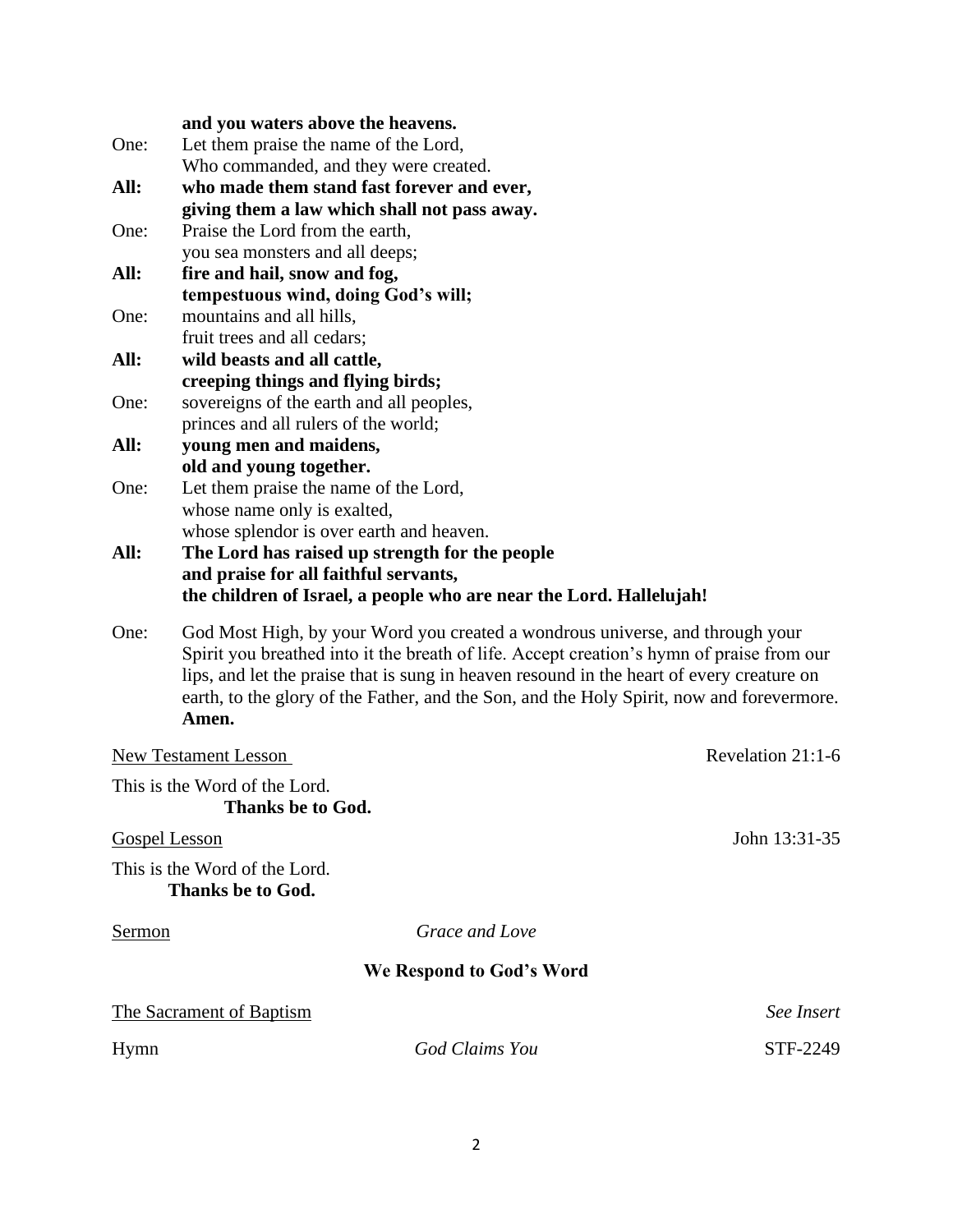Prayers of the People and the Lord's Prayer

**Our Father who art in heaven, hallowed by thy name. Thy kingdom come, thy will be done, on earth as it is in heaven. Give us this day our daily bread; and forgive us our debts, as we forgive our debtors; and lead us not into temptation, but deliver us from evil. For thine is the kingdom and the power and the glory, forever. Amen.**

| Invitation to the Offering  |                                    |        |
|-----------------------------|------------------------------------|--------|
| Offering                    |                                    |        |
| *Congregational Response    | Doxology                           |        |
| <b>Prayer of Dedication</b> |                                    |        |
|                             | <b>We Leave to Serve God</b>       |        |
| $*Hymn$                     | <b>Blest Be the Tie That Binds</b> | PH-438 |
| *Charge and Benediction     |                                    |        |
| *Congregational Response    | Song of Hope                       | PH-432 |
| Postlude                    |                                    |        |
|                             |                                    |        |

Sermon Text for next Sunday: John 5:1-9